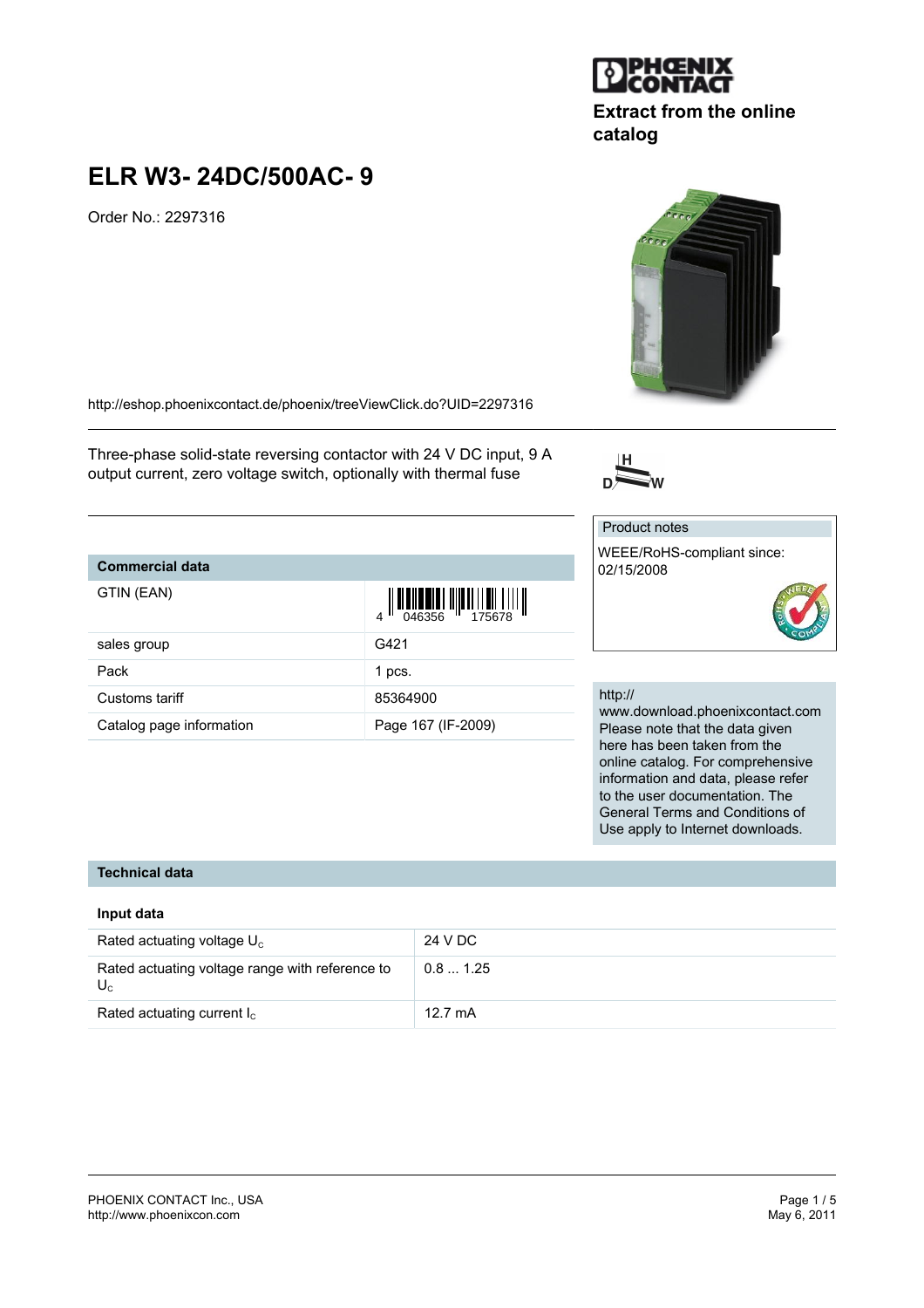# ELR W3- 24DC/500AC- 9 Order No.: 2297316 <http://eshop.phoenixcontact.de/phoenix/treeViewClick.do?UID=2297316>

| Switching threshold "0" signal, voltage | 9.6V                                                  |
|-----------------------------------------|-------------------------------------------------------|
| Switching threshold "1" signal voltage  | 19.2V                                                 |
| Protective circuit                      | Protection against polarity reversal Suppressor diode |
|                                         | Surge protection                                      |
| Status display                          | Yellow LED                                            |
| Indication                              | Red LED                                               |

# **Output data, load relay**

| Output name                   | AC output                     |
|-------------------------------|-------------------------------|
| Nominal output voltage        | 500 V AC                      |
| Nominal output voltage range  | 48 V AC  575 V AC             |
| Periodic peak reverse voltage | 1200 V                        |
| Load current                  | max. 9 A (see derating curve) |
| Leakage current               | 6 mA                          |
| Residual voltage              | < 1.5 V                       |
| Surge current                 | 300 A ( $t = 10$ ms)          |
| Max. load value               | 580 $A^2$ s                   |
| Type of protection            | <b>RCV</b> circuit            |
| Surge voltage protection      | > 575 V AC                    |

## **Connection data**

| Connection method                      | Screw connection      |
|----------------------------------------|-----------------------|
| Conductor cross section solid min.     | $0.14 \text{ mm}^2$   |
| Conductor cross section solid max.     | $2.5$ mm <sup>2</sup> |
| Conductor cross section stranded min.  | $0.14 \text{ mm}^2$   |
| Conductor cross section stranded max.  | $2.5$ mm <sup>2</sup> |
| Conductor cross section AWG/kcmil min. | 26                    |
| Conductor cross section AWG/kcmil max  | 12                    |

## **General data**

| Width                                   | $67.5$ mm                      |
|-----------------------------------------|--------------------------------|
| Height                                  | 99 mm                          |
| Depth                                   | 114.5 mm                       |
| Test voltage input/output               | $5 \text{ kV}_{\text{rms}}$    |
| Ambient temperature (operation)         | $-25 °C  70 °C$                |
| Ambient temperature (storage/transport) | $-25 °C  70 °C$                |
| Mounting position                       | Vertical (horizontal DIN rail) |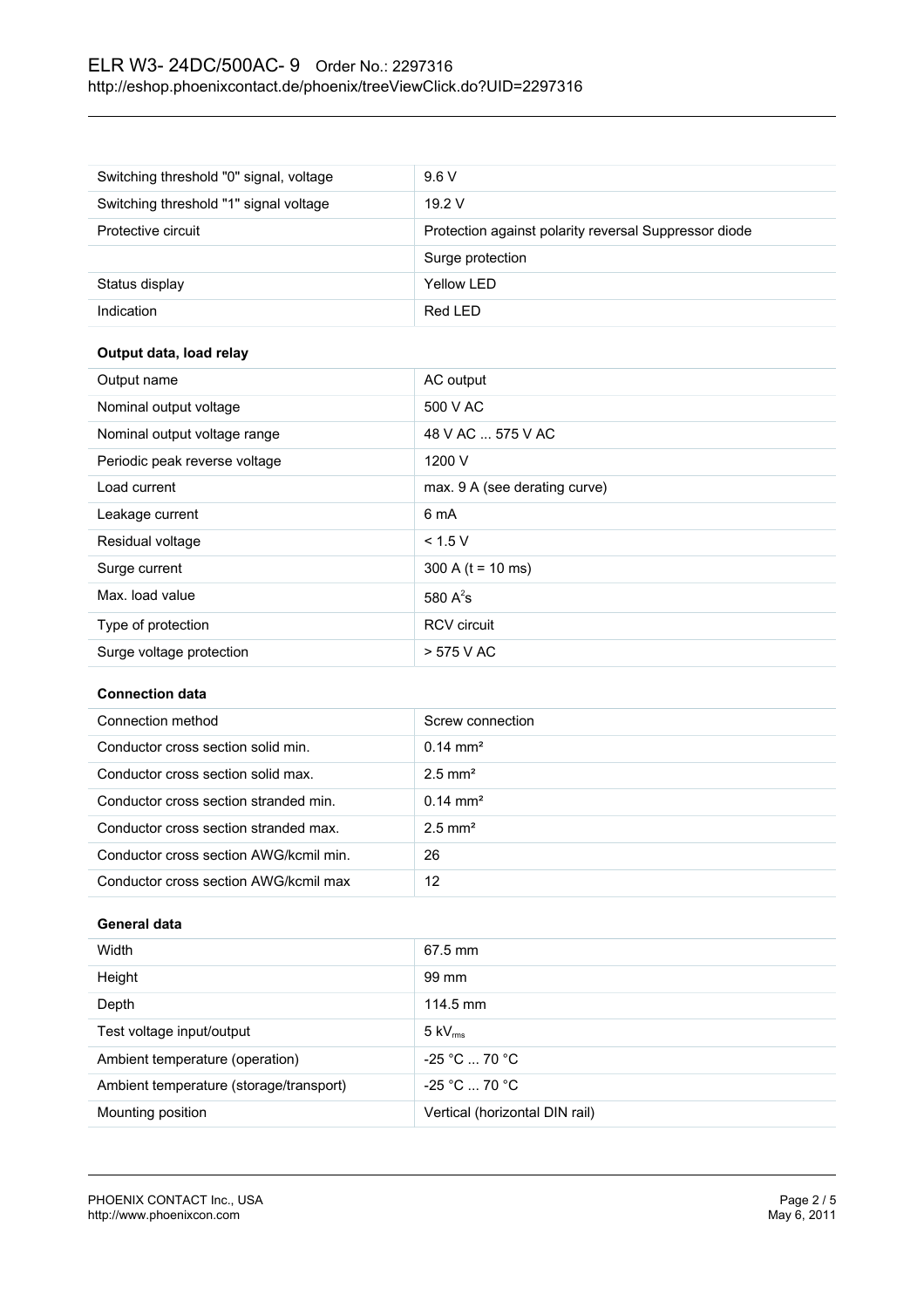| Assembly instructions            | Can be aligned with spacing $= 20$ mm                 |
|----------------------------------|-------------------------------------------------------|
| Operating mode                   | 100% operating factor                                 |
| Degree of protection             | <b>IP20</b>                                           |
| Name                             | Standards/regulations                                 |
| Standards/regulations            | <b>DIN EN 50178</b>                                   |
|                                  | EN 60947                                              |
| Name                             | Power station requirements                            |
| Standards/regulations            | DWR 1300 / ZXX01/DD/7080.8d                           |
| Name                             | Air and creepage distances between the power circuits |
| Standards/regulations            | <b>DIN EN 50178</b>                                   |
| Rated surge voltage / insulation | 6 kV / Basic isolation                                |
| Rated insulation voltage         | 500 V                                                 |
| Pollution degree                 | 2                                                     |
| Surge voltage category           | Ш                                                     |

**Certificates / Approvals**

 $\cdot \mathbb{Q}$ <sub>us</sub>  $\left(\begin{matrix} 0 \\ 0 \end{matrix}\right)$ 

Certification CUL Listed, UL Listed

Certifications applied for: GL

# **Diagrams/Drawings**

Block diagram

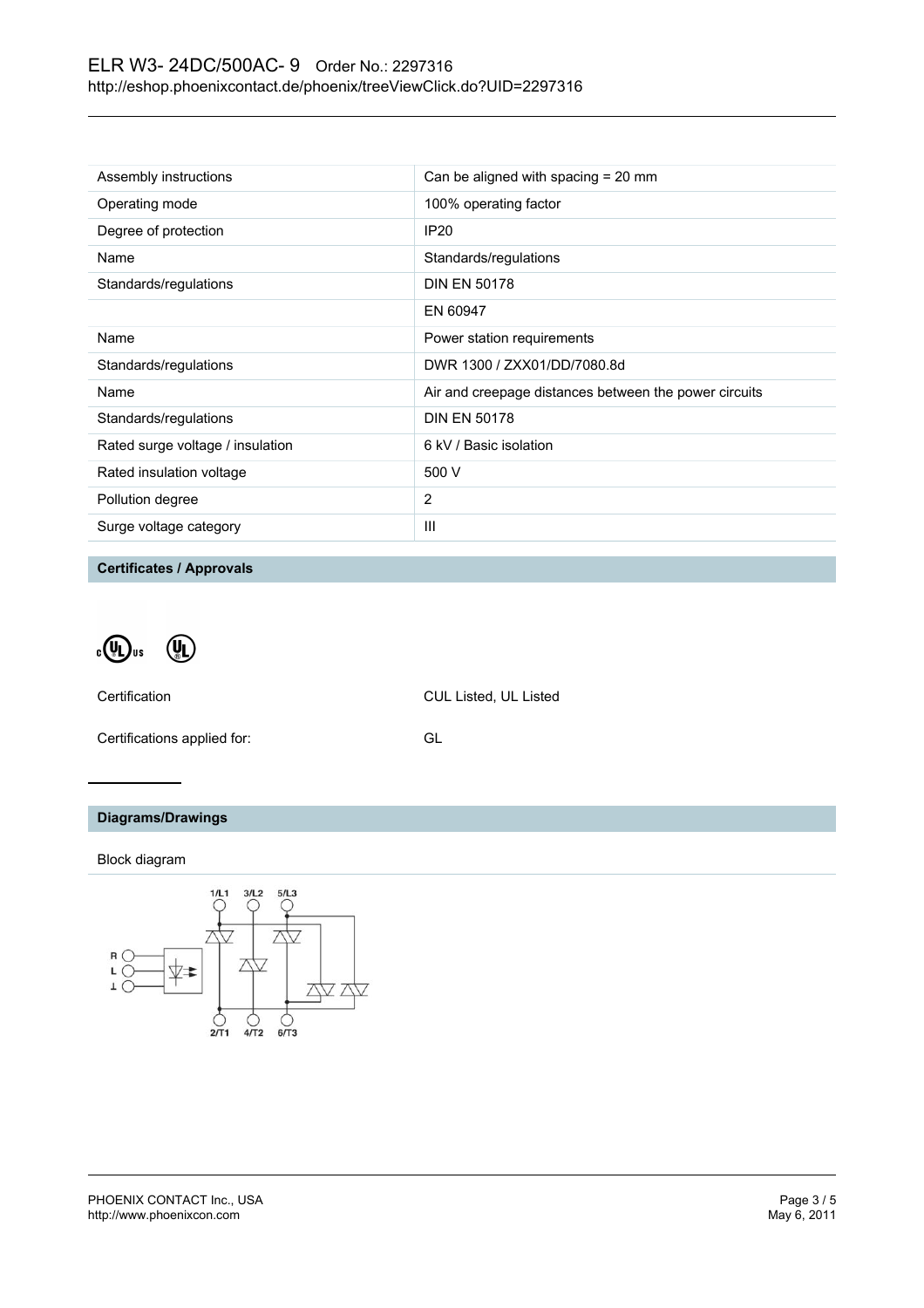